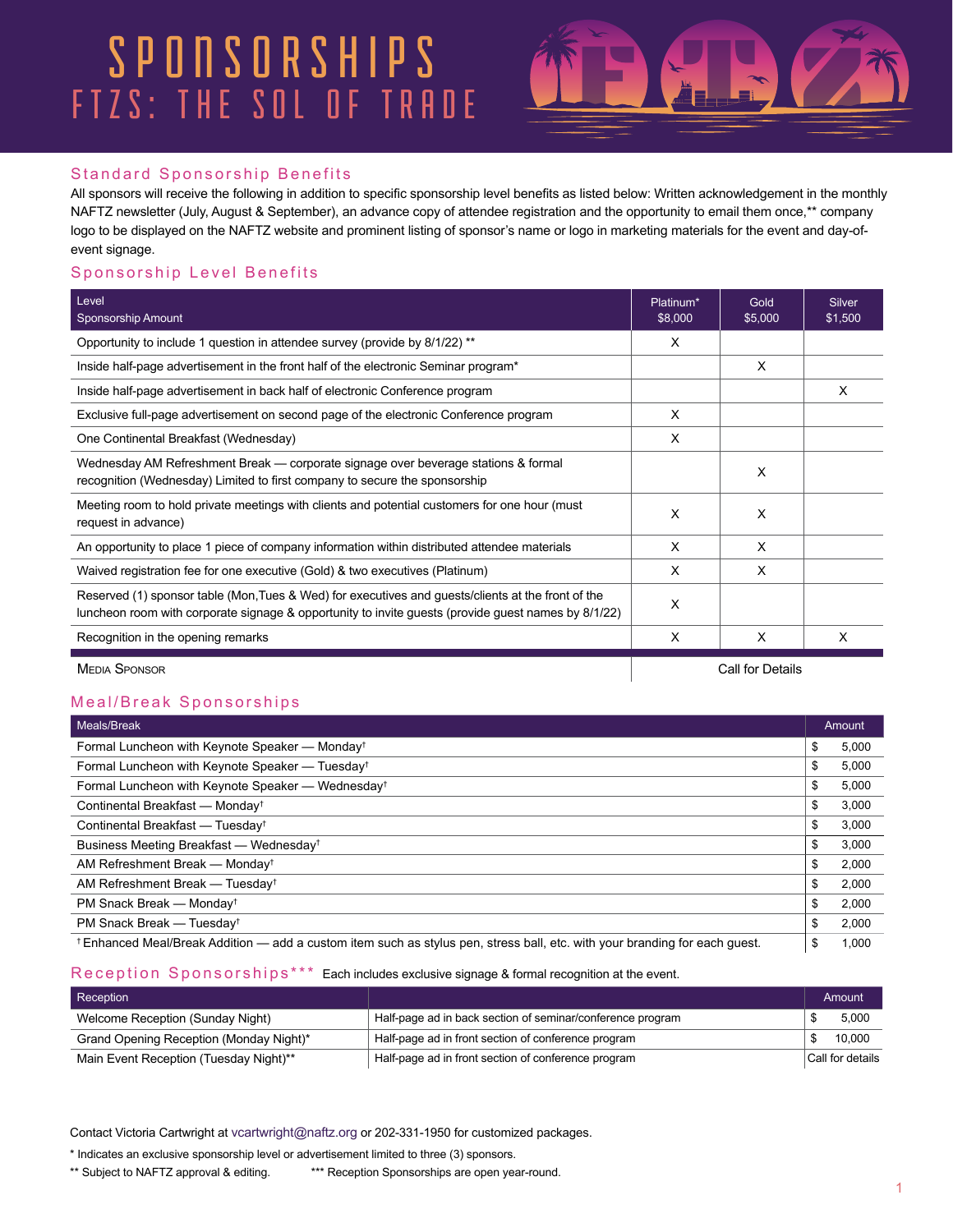## FTZS: THE SOL OF TRADE SPONSORSHIPS



#### Event Item Sponsorships (See item pictures on the following pages)

| Item                               | <b>Included Benefits</b>                                                                                                                                                                                                                                                                                                                                                                          |     | Amount                      |
|------------------------------------|---------------------------------------------------------------------------------------------------------------------------------------------------------------------------------------------------------------------------------------------------------------------------------------------------------------------------------------------------------------------------------------------------|-----|-----------------------------|
| <b>Event App</b>                   | Featured as first logo guests see when opening the app on the splash screen. Guests will access the app to<br>review the agenda, complete surveys and connect with attendees.                                                                                                                                                                                                                     | \$  | 5,000                       |
| Social Media Wall                  | Replace the click logo shown on next page with corporate name/logo. This will rotate between the Click Game<br>and NAFTZ Social Media outlets, such as Twitter. Projected on the registration desk screen & General session<br>Entrance Screen and featured in the NAFTZ registration area. Option to develop own 2 photo scavenger request<br>for guests to complete (must be provided by 8/14). | \$  | 5.000                       |
| Event App & Social<br>Media Wall   | Sponsor both items as described above                                                                                                                                                                                                                                                                                                                                                             | \$  | 9.000                       |
| Conference Tote Bag                | Company name or logo on the event bags that are distributed to all attendees & program recognition. Upgrade to<br>insulated tote with side pocket.                                                                                                                                                                                                                                                |     | #1: \$7,000<br>#2: \$10,000 |
| Wireless Charging Pad              | Corporate logo on charging pad distributed to all attendees & program recognition.                                                                                                                                                                                                                                                                                                                | \$  | 7,000                       |
| <b>Steel Beverage</b><br>Container | Company name/logo on beverage containers that are distributed to all attendees & program recognition                                                                                                                                                                                                                                                                                              | \$  | 5.000                       |
| Office-on-the-Go                   | Corporate logo on office-on-the-go cases distributed to all attendees & program recognition.                                                                                                                                                                                                                                                                                                      | \$  | 5.000                       |
| <b>Hand Sanitizer</b>              | Company name or logo on handsanitizers or sunscreen featured on totebags that are distributed to all attendees<br>& program recognition. Upgrade to feature on totebag and at place setting in general session.                                                                                                                                                                                   | #1: | \$4.000<br>#2: \$5,000      |
| Phone Lanyard                      | Corporate logo on phone lanyards distributed to all attendees & program recognition.                                                                                                                                                                                                                                                                                                              | \$  | 3,500                       |
| <b>Foldable Sunglasses</b>         | Corporate logo on sunglasses distributed to all attendees & program recognition. Choice of item in 6 diff. colors                                                                                                                                                                                                                                                                                 | \$  | 3,000                       |
| Hot/Cold Pack                      | Corporate logo on hot/cold packs distributed to all attendees & program recognition.                                                                                                                                                                                                                                                                                                              | \$  | 2,500                       |
| Personalized Chewing<br>Gum        | Corporate logo on chewing gum distributed to all attendees & program recognition.                                                                                                                                                                                                                                                                                                                 | \$  | 2.000                       |
| <b>Stress Beach Ball</b>           | Corporate logo on stress balls distributed to all attendees & program recognition.                                                                                                                                                                                                                                                                                                                | \$  | 2,000                       |
| <b>Custom Magnet</b>               | Custom branded state of Florida magnet with your artwork design displayed in full color. Distributed to all<br>attendees & program recognition                                                                                                                                                                                                                                                    | \$  | 2,000                       |
| Alligator Pen                      | Corporate logo on pens distributed to all attendees & program recognition.                                                                                                                                                                                                                                                                                                                        | \$  | 2,000                       |
| Lip Balm                           | Company name on lip balms distributed to all attendees & program recognition.                                                                                                                                                                                                                                                                                                                     | \$  | 1,000                       |
| Post-It Notes                      | Company name/logo on event post-its that are distributed to all attendees & program recognition                                                                                                                                                                                                                                                                                                   | \$  | 1.000                       |

Additional customized solutions based on brand preferences available by request. Contact Victoria Cartwright at vcartwright@naftz.org or 202-331-1950.

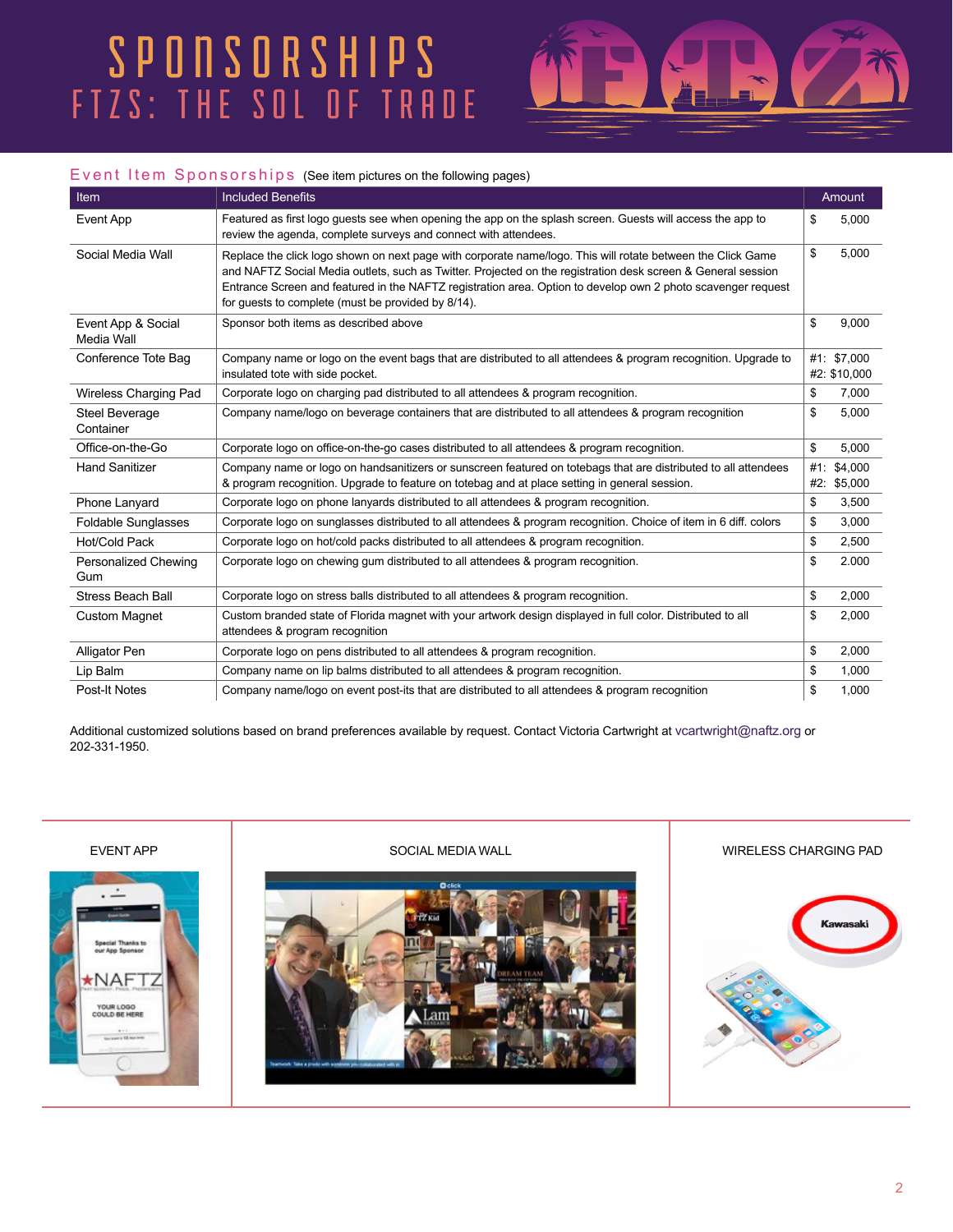# FTZS: THE SOL OF TRADE SPONSORSHIP ITEMS